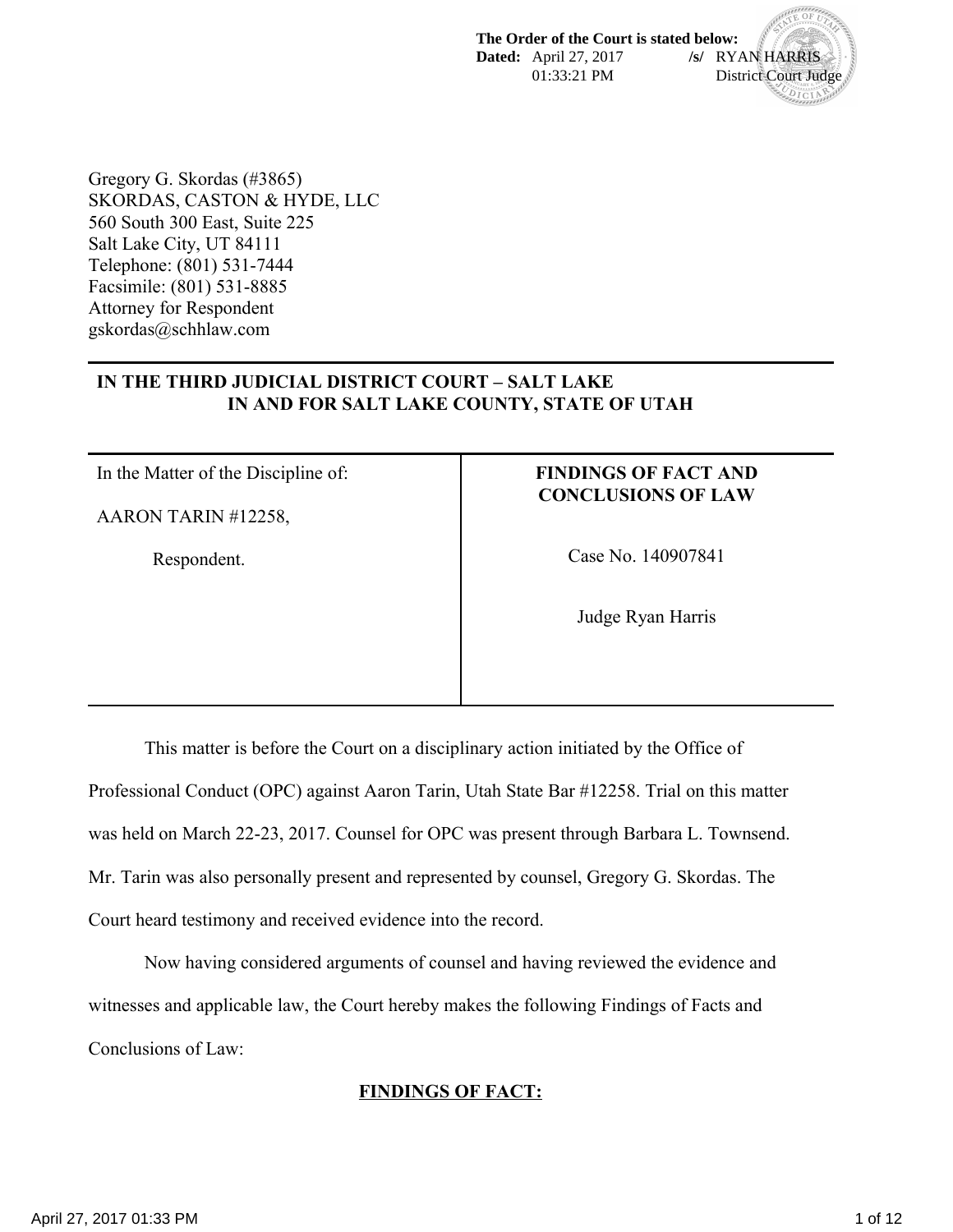Respondent, Aaron Tarin, is an attorney licensed to practice law in the State of Utah.

Mr. Tarin has been licensed as an attorney in the State of Utah since 2008.

Mr. Tarin is engaged in the practice of criminal law as well as immigration law.

The instant Complaint arose from Mr. Tarin's representation of Hector Sustaita-Alonso in the case *State of Utah v. Sustaita,* #111902670.

Mr. Sustaita was charged in the Second District Court, Weber County with Possession with Intent to Distribute Methamphetamine, a second degree felony.

At the time this matter arose, Mr. Tarin was in his third year of legal practice.

On December 1, 2011, Mr. Tarin appeared in Court on the Weber County matter and met with the assigned prosecutor, Dee Smith.

At the time, Dee Smith was the elected official in charge of the Weber County Attorney's Office and he had substantial experience in the practice of criminal law.

During this December 1<sup>st</sup> meeting, Mr. Smith indicated that any amenable plea agreement must include a possession with intent to distribute a controlled substance, the charge must be at least a third degree felony, and the charge must be enhanceable.

During this December 1<sup>st</sup> meeting there was only a brief conversation between Mr. Tarin and Mr. Smith and there was no discussion of the particular drug involved.

During this December  $1<sup>st</sup>$  meeting, Mr. Smith did not share with Mr. Tarin that the Weber County Attorney's Office had a policy of not changing the controlled substance involved in the plea and Mr. Tarin had no way of knowing that such a policy existed at the time of this meeting.

Mr. Tarin and Mr. Smith agreed to continue the matter in order for Mr. Tarin to review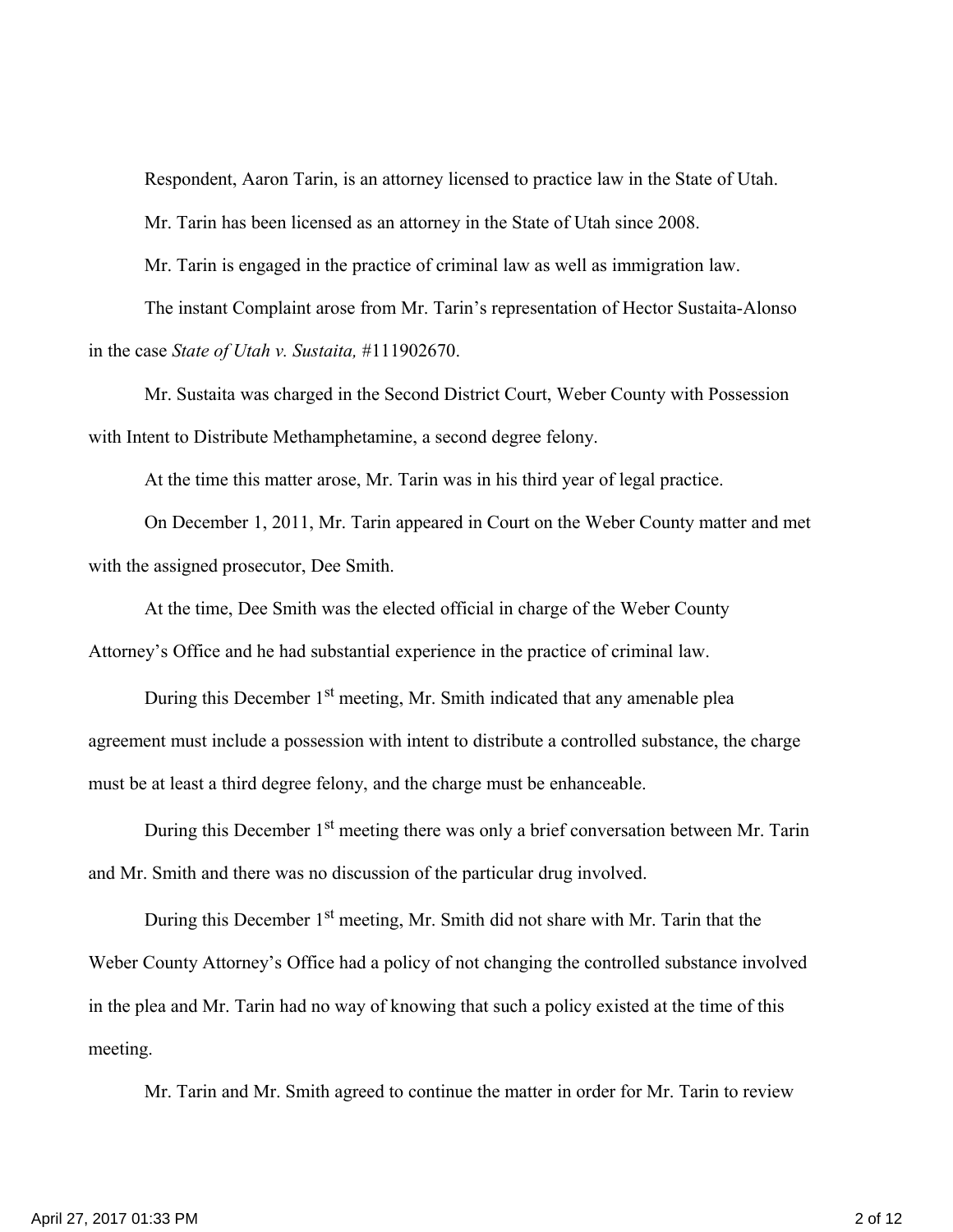the immigration implications and consequences of the potential plea agreement.

Mr. Tarin left the December  $1<sup>st</sup>$  meeting with the intent to find a plea which included Mr. Smith's requirements; meaning, a third degree felony possession with intent to distribute a controlled substance that was also enhanceable.

At the time, Mr. Tarin knew of only two ways to amend a criminal charge from a second degree felony to a third degree felony:

make the charge an attempt crime, which Mr. Smith was not interested in as attempts are not enhanceable; or

change the controlled substance involved to a controlled substance not listed on Schedule I or II.

Mr. Smith testified that the Weber County Attorney's Office in fact had a third way of changing the degree of offense by simply verbally stating on the record that a charge was to be amended from a second degree felony to a third degree felony even if there was no statutory legitimacy for such a practice.

Mr. Tarin was not aware of or in the practice of amending such charges in the manner described by Mr. Smith.

After reviewing the potential immigration complications, Mr. Tarin settled on the controlled substance HU-211, at the time listed under 58-37-4.2(4)

Mr. Tarin drafted a plea agreement prior to the next court appearance, which contained the following relevant portions:

On page 1 Mr. Tarin changed the charged offense to include the statutory citation for the HU-211 chemical compound as well as the statutory citation for third degree drug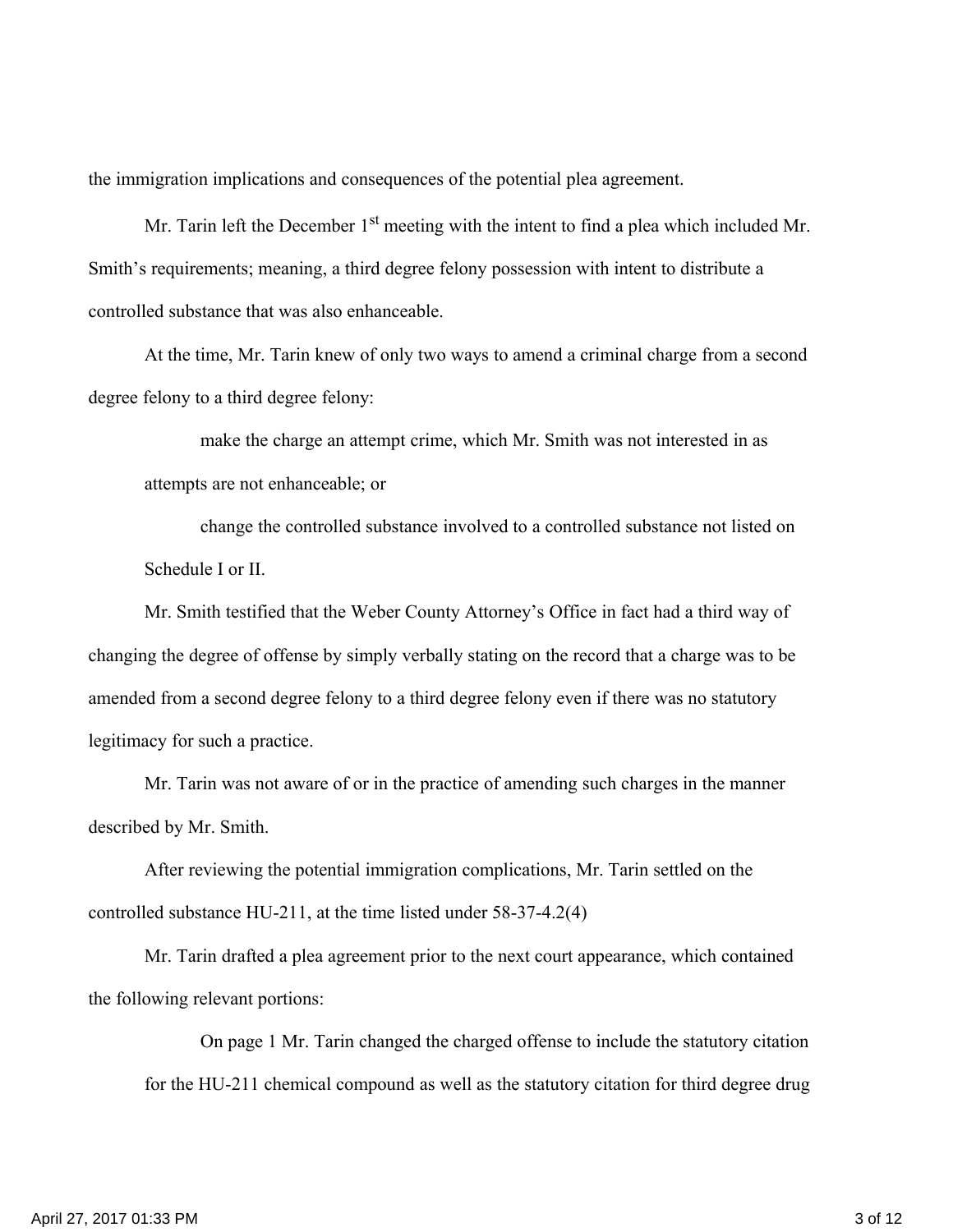offenses involving controlled substances found on schedule III and IV, as opposed to any citation to the schedules containing methamphetamine.

On pages 2-3 Mr. Tarin inserted the chemical compound for HU-211into the factual basis for the Plea Agreement, which was copied/pasted directly from the statute. Here, Mr. Tarin failed to put "HU-211" in front of the lengthy chemical compound. Mr. Tarin could have and probably should have put "HU-211" in front of the lengthy chemical compound name, as that was how the statute read.

On page 2 Mr. Tarin inserted the phrase, "the following facts describe the conduct for which I am criminally liable and are the only undisputed facts which I assent to."

On pages 6-7 Mr. Tarin inserted the phrase, "The Plea entered into today will not function as a grounds for inadmissibility as per federal law."

With regard to the language added on page 6-7 of the Plea Agreement, when questioned about it at trial Mr. Smith indicated he now understands that language to mean the offense would not be a deportable offense.

With regard to the language added on pages 6-7 of the Plea Agreement, both Mr. Smith and the secondary prosecutor, Mr. Willoughby testified that they understood that if Mr. Sustaita had pled to a felony offense involving methamphetamine it would have been a deportable offense with a lifetime ban, which is inconsistent with this added language.

Any of the noted sections to the Plea Agreement ought to have put the Weber County prosecutors on notice of the changes made to the substance being pled to and gave them an opportunity to ask any follow-up questions if they had any concerns.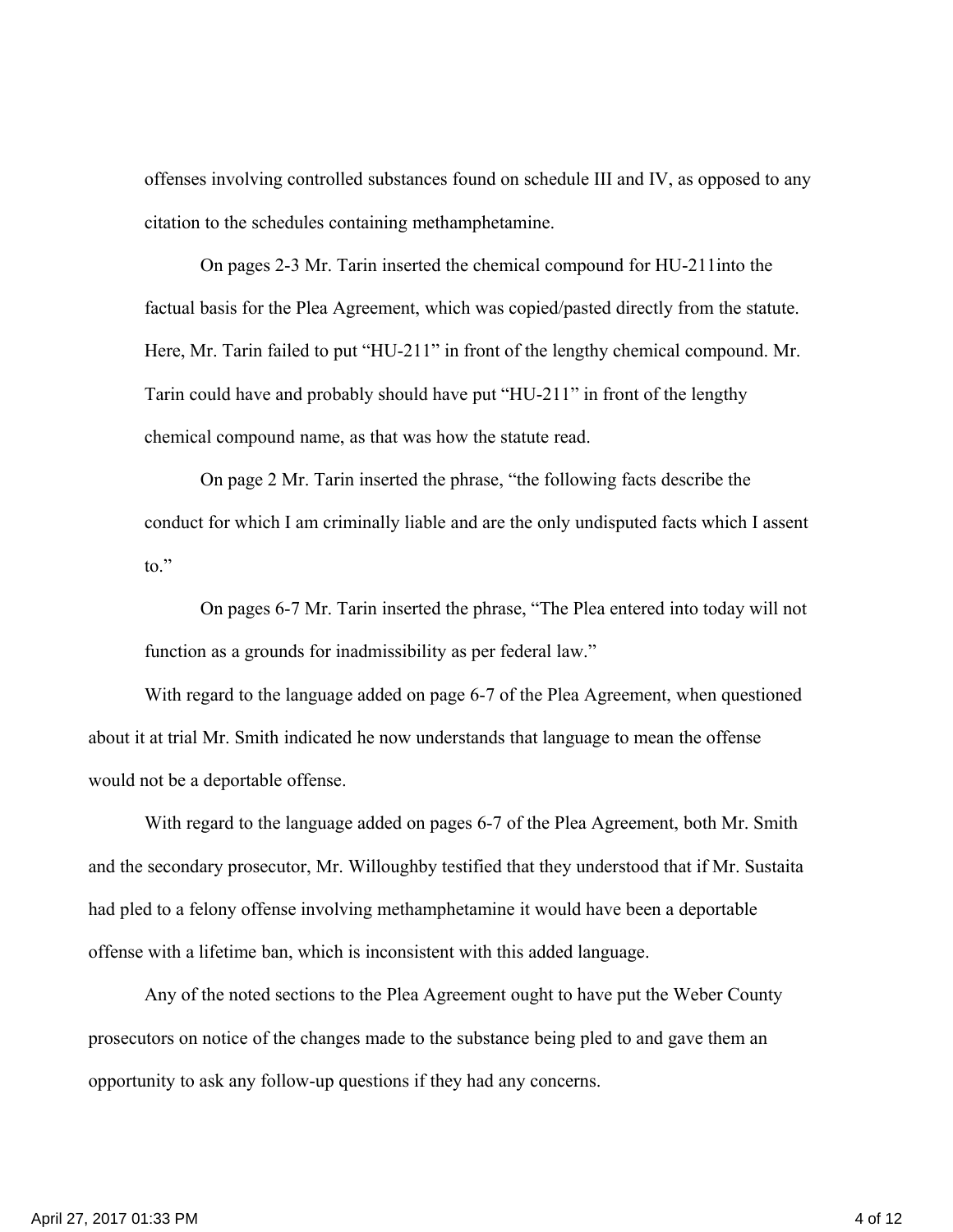On December 15, 2011, Mr. Tarin appeared in court and provided Mr. Smith with the drafted Plea Agreement to see if Mr. Smith would be willing to sign it.

With the exception of signatures, the Plea Agreement was never altered or amended after it was presented to Mr. Smith.

Mr. Smith had the opportunity to read, review, and ask follow-up questions of Mr. Tarin regarding the parameters of the Plea Agreement.

No evidence was presented that Mr. Smith asked any follow-up questions of Mr. Tarin regarding the drafted Plea Agreement.

Mr. Smith acknowledged that he read and reviewed at least certain portions of the Plea Agreement and then signed it.

Once Mr. Smith signed the Plea Agreement, Mr. Tarin was under the not unreasonable impression he had obtained a plea involving HU-211; not methamphetamine.

In the Courtroom a separate prosecutor, Benjamin Willoughby, was provided a copy of the signed Plea Agreement and had a brief discussion with Mr. Tarin regarding the terms of the plea.

Prior to this brief discussion Mr. Willoughby had not been involved in any plea discussions regarding the matter.

The case was called by Judge Lyon who asked for a factual basis supporting the Plea Agreement and the factual basis was offered by Mr. Willoughby as being methamphetamine

Judge Lyon the asked Mr. Sustaita if he agreed with those facts and at that point Mr. Tarin jumped in, stating that he wanted to clarify the precise name of the drug, and read the lengthy chemical compound name.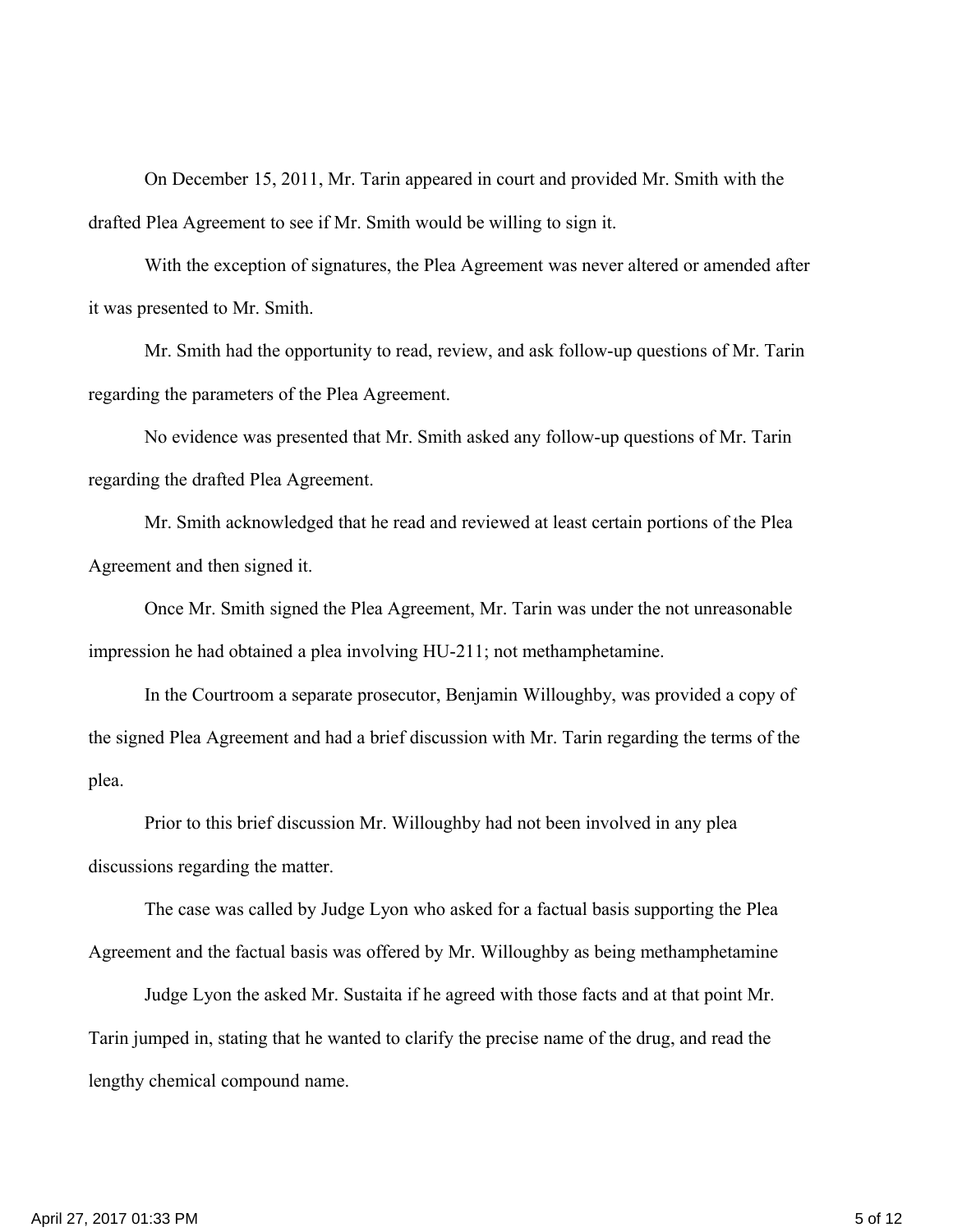Mr. Willoughby responded to Mr. Tarin by saying that he did not know what that was.

Mr. Tarin replied that it did not matter for this purpose, but for immigration purposes it needed to be clarified.

Judge Lyon inquired as to whether or not that drug was a controlled substance and Mr. Tarin clarified that the chemical was in fact a controlled substance.

Mr. Tarin did not specifically clarify that the drug was not methamphetamine.

A fair inference can be made from the transcripts of the Plea Colloquy that Judge Lyon understood that the drug being pled was something other than methamphetamine.

Mr. Willoughby did not attempt to clarify the precise name of the substance being pled to.

Judge Lyon specifically stated that the charge was being amended from a second degree felony to a third degree felony Possession with Intent to Distribute a Controlled Substance, but did not say methamphetamine. Judge Lyon dismissed Count II of the Information.

No written amendment was made to the criminal information filed against Mr. Sustaita, there is only the oral record of the plea hearing. From the oral record of the hearing it is unclear how the charge was amended. Neither Mr. Tarin nor Mr. Willoughby took steps to clarify the issue at that point.

During trial, it became clear that this was simply an issue of miscommunication and there never was entirely a meeting of the minds, between Mr. Tarin and the Weber County Prosecutor's Office, as to what the Plea Agreement was to fully entail.

This failure of the meeting of the minds between the parties does not fall squarely on the shoulders of Mr. Tarin as the Weber County officials had ample opportunity to read, review, and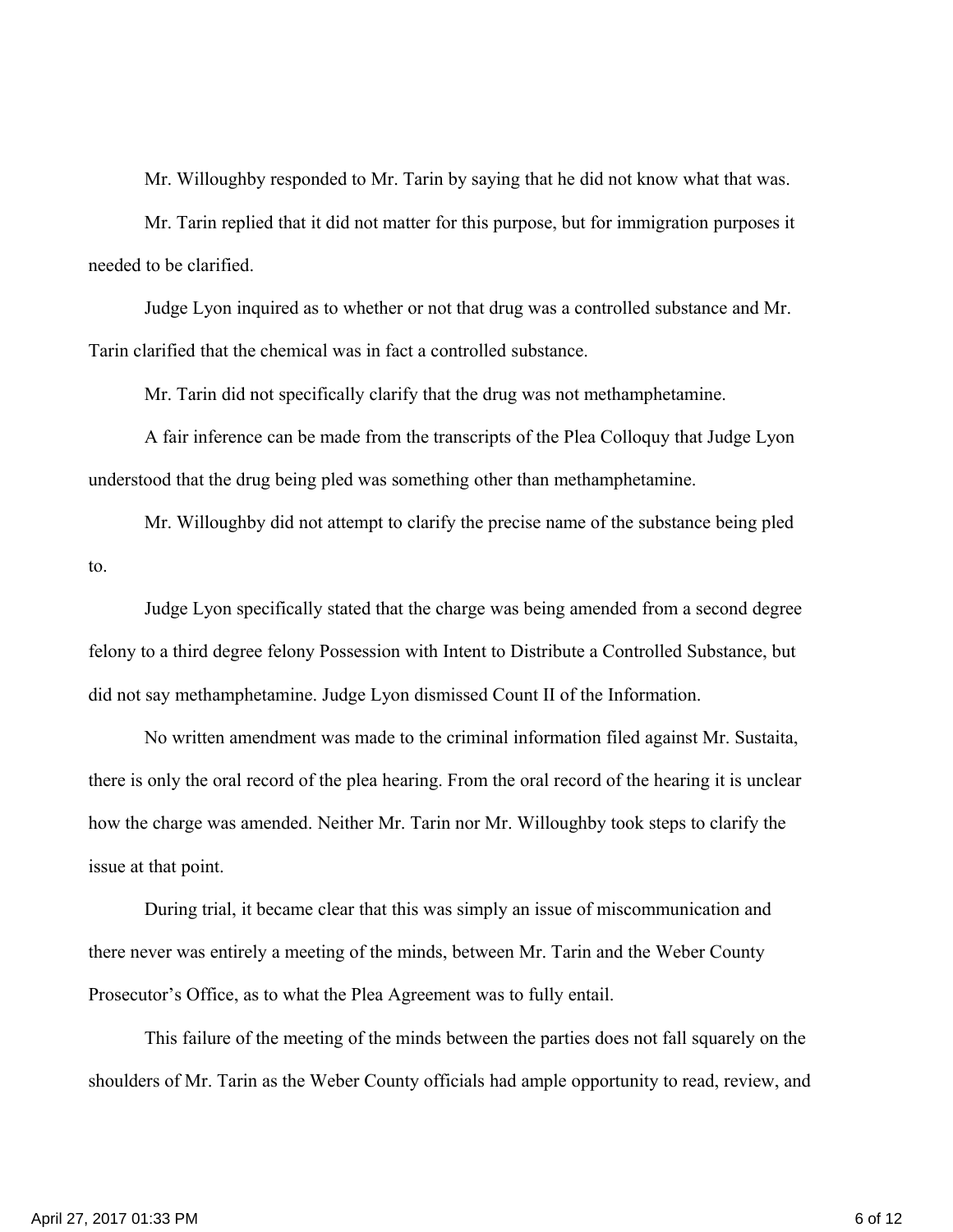question the Plea Agreement which clearly outlined what Mr. Tarin believed the plea involved.

Mr. Tarin, at this point, believed his client had successfully entered a plea that comported with the concerns of the Weber County Attorney's Office, which was a third degree felony enhanceable offense of possession with intent to distribute, and Mr. Tarin believed he had done so with regard to a drug that was not presumptively deportable for Mr. Sustaita.

Prior to the initial immigration proceeding in March 2012, Federal Prosecutor Adam Greenway expressed some confusion about what Mr. Sustaita actually pled guilty to in his criminal case. Mr. Greenway could not tell from looking at the file if Mr. Sustaita had pled guilty to a methamphetamine charge or to an HU-211 charge.

Mr. Greenway contacted the Weber County Attorney's Office to clarify the inconsistencies in the criminal information and the plea agreement.

Mr. Smith and Mr. Willoughby expressed to Mr. Greenway that they believed the plea involved methamphetamine.

At the initial immigration proceedings, Mr. Greenway informed Immigration Judge William Nixon that the Weber County Attorney's Office contested the terms of the Plea Agreement.

Judge Nixon was, from the outset, aware that there was a dispute between Mr. Tarin's interepretation of the deal and the Weber County Attorney's Office interpretation of the deal.

Even though the Weber County Attorney's Office disputed that the Plea Agreement was for methamphetamine, Mr. Tarin was not required to relinquish his belief that the plea was for HU-211 when presenting his legal arguments before Judge Nixon in the immigration proceedings.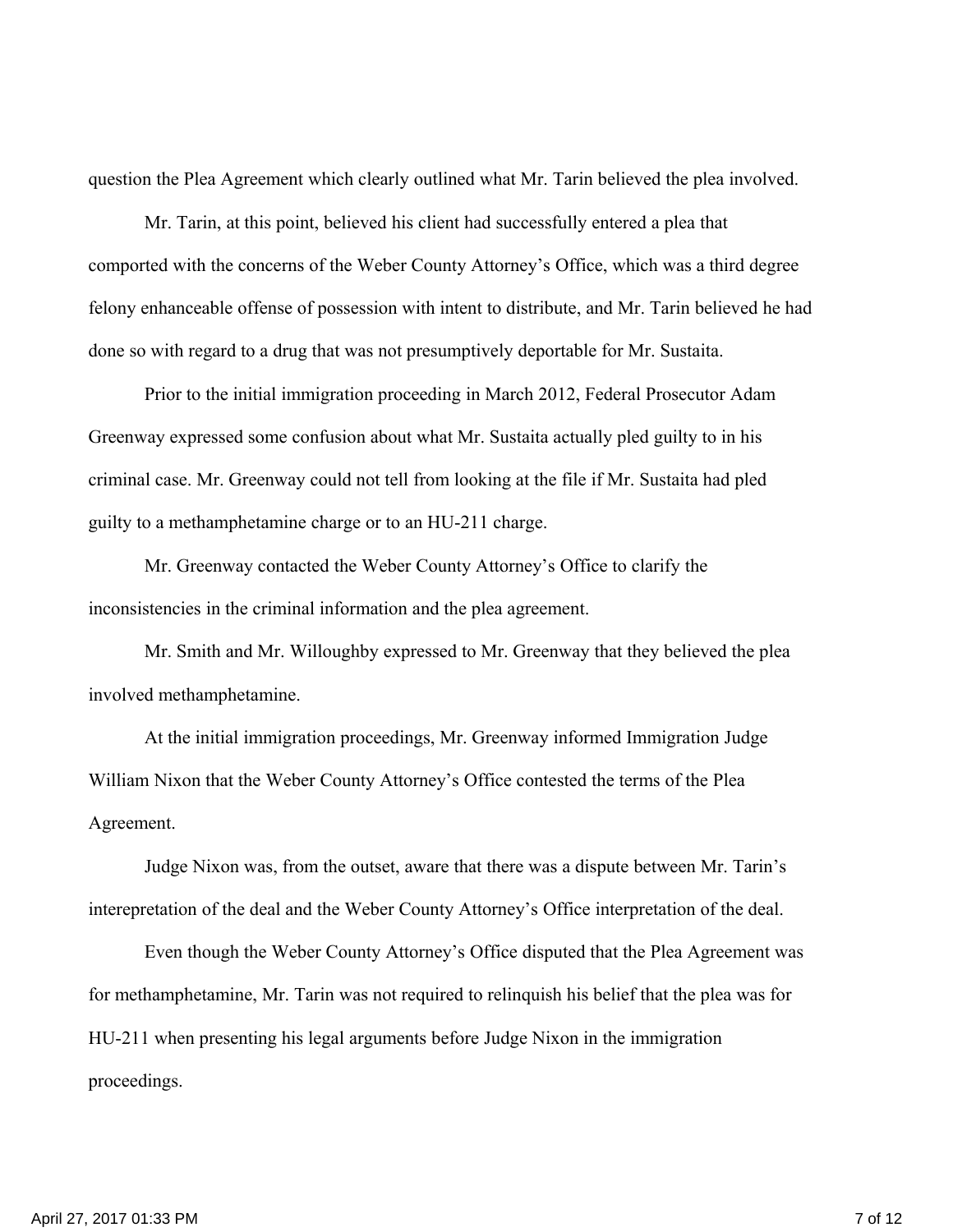Mr. Sustaita was ultimately deported and received no discernable benefit from Mr. Tarin's arguments in support of non-deportation.

Judge Nixon believed there to be an ambiguity in the record of the criminal proceedings in Weber County because the criminal information had never actually been amended to change the drug and because the Weber County Attorney's Office was adamantly taking the position that the plea agreement was not consistent with Mr. Tarin's argument. Based on that ambiguity, Judge Nixon refused to afford the relief Mr. Tarin was pursuing for Mr. Sustaita.

The Court disagrees with the view of the Chair of the Ethics and Discipline Committee that Mr. Tarin's overall business model of defending non-citizens facing criminal charges in order to preserve their immigration status is somehow nefarious or improper.

The Court finds that the Chair of the Ethics and Discipline Committee, and to an extent the OPC, proceeded to prosecute this case based, in part, on the incorrect premise that Mr. Tarin's overall strategy was inherently unethical.

The Court finds that when all parties are in agreement, the overall strategy of obtaining immigration safe-haven plea agreements in a criminal proceeding is not in and of itself unethical.

The Court finds that these types of plea agreements can validly create a situation in which both the prosecution and defense can benefit. The aforementioned strategy being, seeking a plea agreement with cooperation from the prosecution which resulted in an enhanceable third degree felony possession with an intent to distribute a controlled substance by amending the substance to one listed on the Utah controlled substance schedules but not listed on the federal schedule in order to gain favorable standing in later immigration proceedings.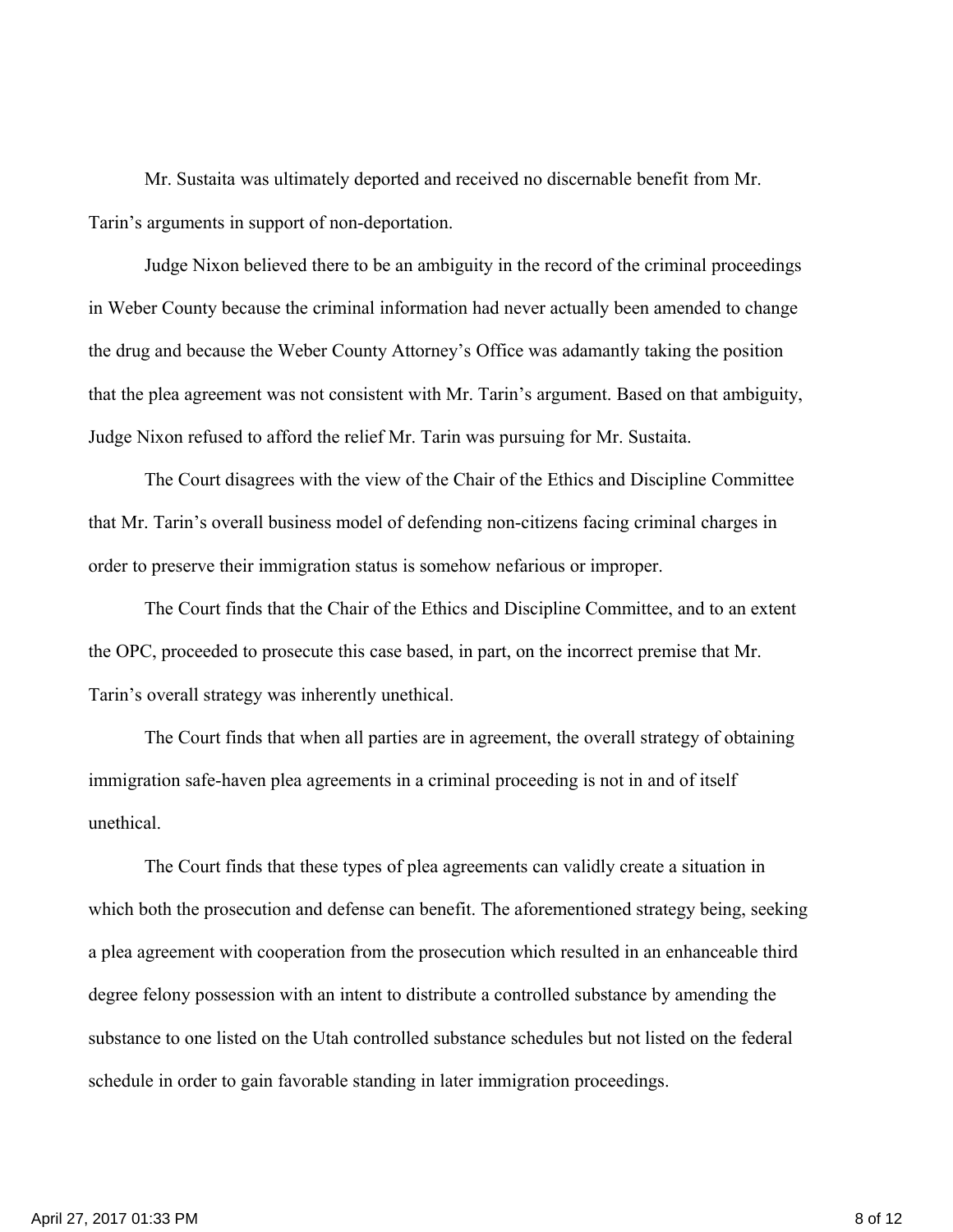The Court finds that Mr. Tarin's listserve email exchange explaining the strategy to other lawyers in order to help their immigrant clients was not improper.

## **CONCLUSIONS OF LAW:**

The Court finds that Mr. Tarin did not violate Rule 3.3(a)- Candor to the Tribunal. This finding is based on the following:

Rule 3.3 requires a showing that Mr. Tarin knowingly made a false statement to the tribunal.

OPC provided no evidence that Mr. Tarin made any false statements to the District Court; thus, OPC has not established that Mr. Tarin made such representations to Judge Lyon at the District Court.

Judge Nixon was aware of the dispute regarding the Plea Agreement from the outset of the immigration proceedings; thus, OPC has not established that Mr. Tarin made any false statements to Judge Nixon.

Mr. Tarin's continued reliance on what he understood the Plea Agreement to be does not amount to a violation of Rule 3.3.

The Court finds that Mr. Tarin did not violate Rule 3.4(a)- Fairness to Opposing Party. This finding is based on the following:

There is no persuasive argument that Mr. Tarin altered the Plea Agreement after it was provided to Mr. Smith.

Mr. Tarin drafted the Plea Agreement and gave the only copy to Mr. Smith, which he reviewed and signed.

This rule is more readily applicable to circumstances where a party alters an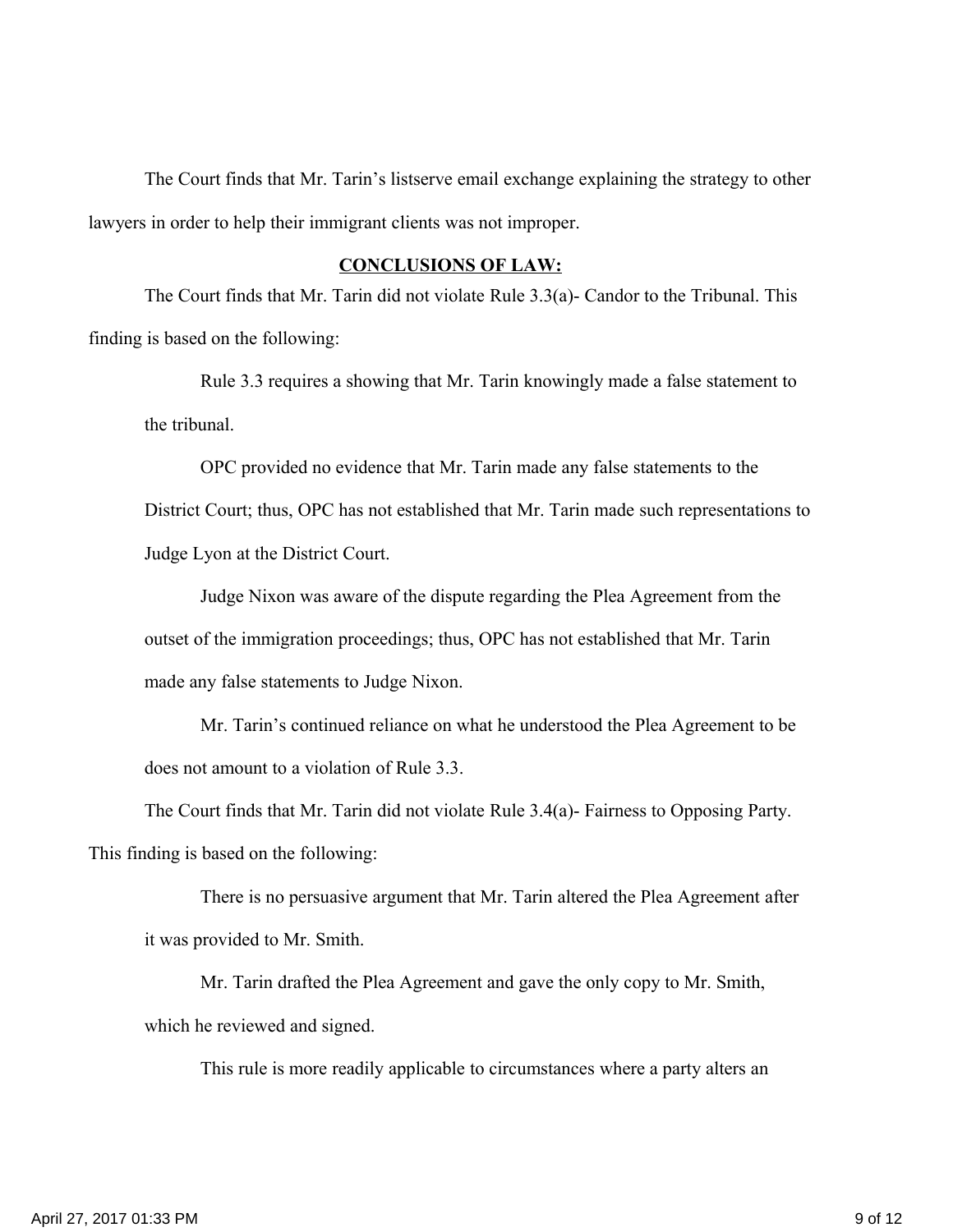already existing document or piece of evidence and offers such evidence as unaltered.

This rule is not applicable to the instant matter because the Plea Agreement was a proposed contract never altered by but instead was created by Mr. Tarin.

OPC's argument that Rule 3.4 allows for a "Fairness Analysis" is unpersuasive.

Mr. Tarin's presentation of the Plea Agreement to Mr. Smith does not amount to a violation of Rule 3.4(a).

The Court finds that Mr. Tarin did not violate Rule 4.1(a),(b)-Truthfulness to Opposing Parties. This finding is based on the following:

Rule 4.1(a) requires a showing that Mr. Tarin knowingly made a false statement to a third party.

The Plea Agreement provided to the Weber County officials did not contain any knowingly false statements.

The Plea Agreement contained what Mr. Tarin believed the terms of the plea were.

The Plea Agreement strongly implied that the drug being pled to was something other than methamphetamine.

Once Mr. Smith signed and assented to the terms of the Plea Agreement, Mr. Tarin was warranted in relying on what he believed the terms of that agreement were.

OPC initially cited the entirety of Rule 4.1; however, their Trial Brief focused on subsection 4.1(b), which states, "a lawyer shall not knowingly . . . [f]ail to disclose a material fact, when disclosure is necessary to avoid assisting a criminal or fraudulent act by a client."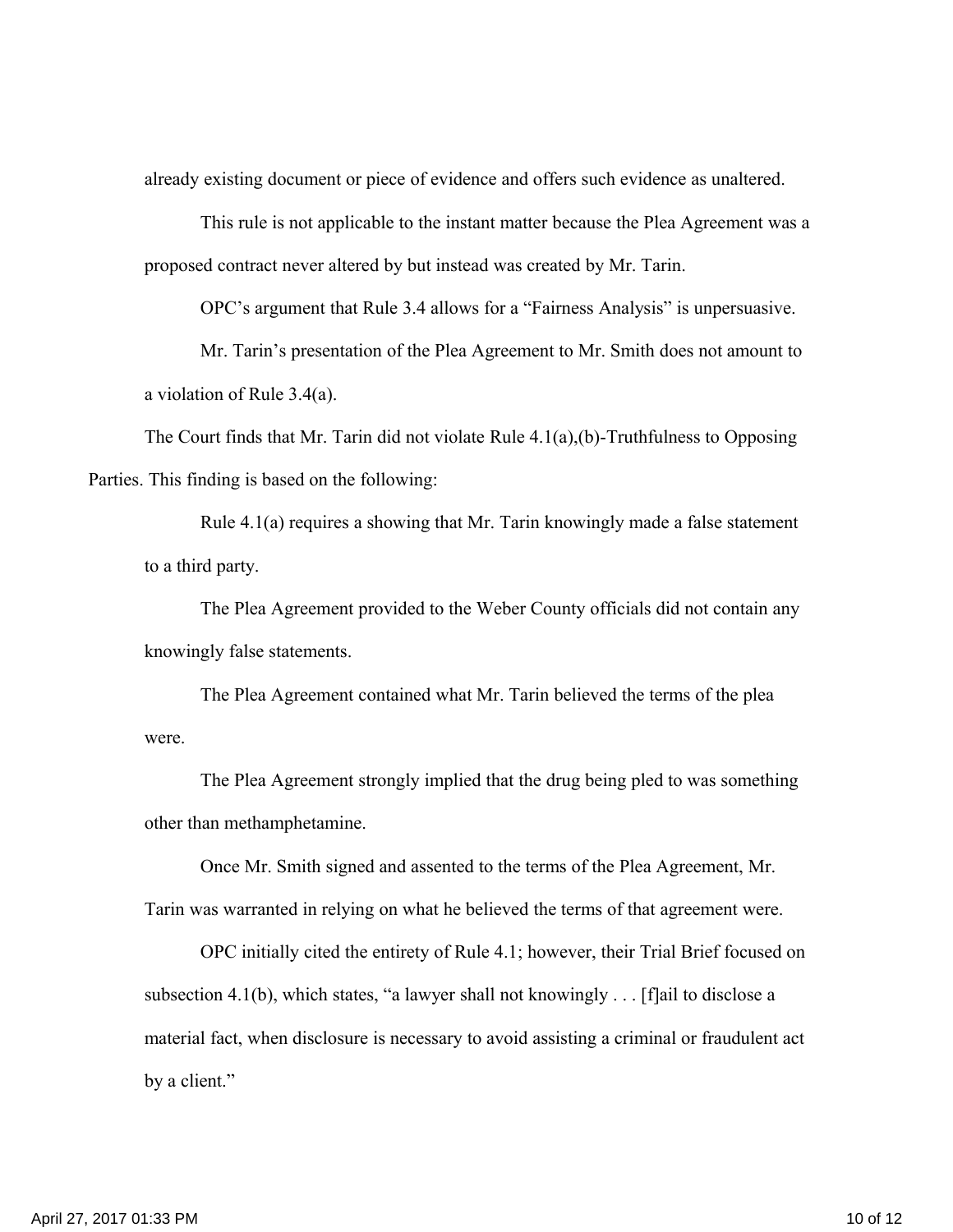This subsection is not at issue in this case.

No evidence was provided that Mr. Tarin's conduct benefitted his client, Mr. Sustaita in the commissions of a criminal or fraudulent act.

Mr. Tarin's continued reliance on his belief in the terms of the Plea Agreement before Judge Nixon in hopes of obtaining immigration relief for his client does not amount to a violation of Rule 4.1(b).

The Court finds Mr. Tarin did not violate Rule 8.4(c)- Misconduct Involving Dishonesty,

Fraud, Deceit, or Misrepresentation. This finding is based on the following:

Under this rule, dishonesty, fraud, and deceit all require intent.

While the law recognizes negligent misrepresentations without intent, those representations would have to be affirmative misrepresentations and not simply omissions or failures to disclose.

The law treats misrepresentations differently than omissions.

Mr. Tarin never knowingly or intentionally made any affirmative misstatements of law to the prosecution, the district court, or the immigration court.

Mr. Tarin's statements or omissions regarding the Plea Agreement do not amount to a violation of Rule 8.4(c).

#### **CONCLUSION:**

Based on the above findings and conclusions, the Court finds that OPC has not met its burden by a preponderance of the evidence to establish Mr. Tarin violated any of the Utah Rules of Professional Conduct, including Rules 3.3(a)- Candor to the Tribunal, 3.4(a)- Fairness to Opposing Party, 4.1- Truthfulness to Opposing Parties, or 8.4(c)- Misconduct Involving